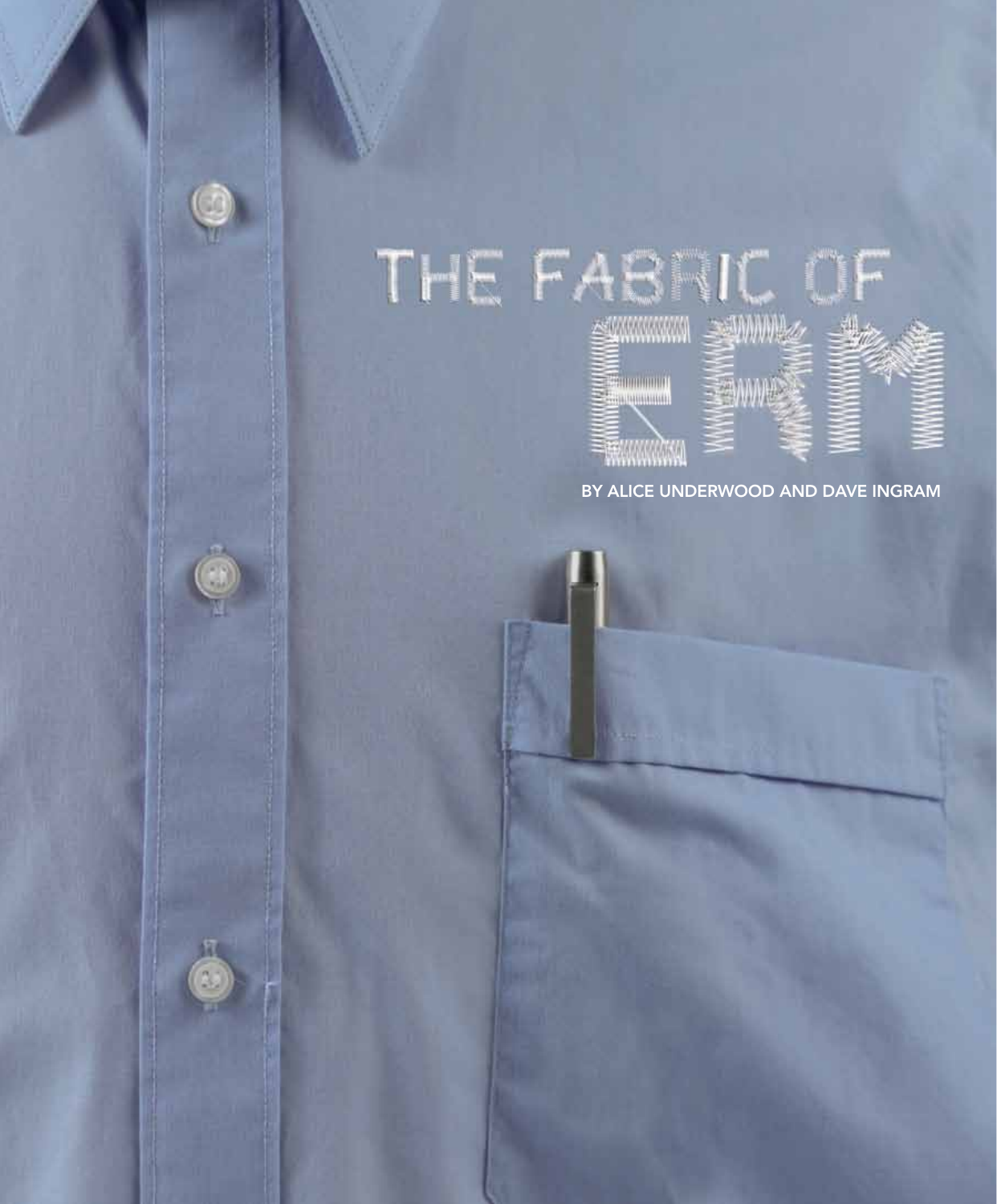# FOR A COMPANY to get the most out of ERM, it needs to find the right weave of the four ERM perspectives to best suit itself.

**I**<br>**I A INTERNATIONAL AND THE CONTRACTOR** f Enterprise Risk Management (ERM) is what it claims to be, then it is at its core the discipline of managing risk across an entire enterprise. But there are many different types of enterprises, from the pin-striped financial world to the tough, blue denim collars of manufacturing.

Banks believe they invented ERM, as the antidote to their out-of-control trading desks. Insurers see risk management as their birthright—but the underwriters and actuaries whose uneasy truce defines the sector have very different ideas of what risk management means. Long-lived firms in other business sectors are comfortable that their own approach to risk is all that is needed. Basel II/III, Solvency II and COSO/ISO31000 are the fundamentally inconsistent roadmaps to these divergent approaches. And to the enduring consternation of disciples of each of these styles of ERM, a number of firms flaunt the dictates of all three, yet continue to survive and sometimes thrive.

From this tangle, we can identify four distinct approaches to the management of enterprise-wide risk. These four ERM strategies can be called Diversification, Loss Controlling, Risk Trading and Risk Steering. We will consider each of these in turn, demonstrating that each represents a complete management system, with its own sensible way to accomplish different goals.

Are each of these strategies really ERM? Yes—in the sense that each can be used to manage risk across an entire enterprise. That proposition gives some practitioners pause. But recognizing that ERM is a fabric woven from four different threads can help every firm to weave them together in the manner that suits them best; there's no need to be constrained to the off-the-rack plaids and stripes that are the standard offerings.

## **DIVERSIFICATION**

Many ERM practitioners see diversification as the non-strategy strategy. Those who follow a diversification approach may appear simply to be rejecting organized ERM. But diversification is part of the risk management strategy of many—perhaps most—firms, and it can absolutely be applied in an enterprisewide fashion.

When concentrations of risk are monitored at an enterprise-wide level, this is Diversification-based ERM. To moderate its risk profile, the firm seeks to undertake a broad range of activities whose risks are unrelated, and to maintain an appropriate balance among these activities. The key limit applied is a concentration limit. The best practitioners of this approach constantly monitor their risks, staying alert for any change that would markedly increase the risk of one of their ventures and thereby skew the spread of risk.

The popular investment strategy of periodic rebalancing is at its core a diversification strategy. Buying and selling the losers and gainers is intended to keep the risk of the portfolio at a predetermined balance.

Diversification is also the fundamental idea behind insurance. It is the principle that enables insurers to assume risks from many individuals, whereas those individuals cannot bear the risk alone. Following the law of large numbers, diversification is best achieved with a very large pool of independent risks of similar size and risk characteristics. When insurance companies send a fraction of their biggest risks off to a reinsurer, they are motivated by the desire to maximize the benefits of diversification.

A very few insurance firms explicitly apply diversification at the strategic level, as a major theme of their ERM process. Modern conglomerates, on the other hand, have elevated this approach to become their driving principle.

### LOSS CONTROLLING

Loss Controlling is a fundamental risk management activity that seeks to restrict exposure to potential losses or risks. Almost all businesses do this to some degree; the internal audit function and other ways of controlling operational risks typically fit this category.

In banks and insurance companies, the major Loss Controlling activities include risk underwriting and the establishment of exposure limits. Exposure limits for nonunderwriting risks, such as interest rate and equity exposures, can be enforced by using asset-liability matching and hedging. In nonfinancial firms, Loss Controlling adds a physical dimension. This is addressed by safety and industrial engineering programs—as well as by insuring physical property risks to set a limit on potential exposure. Supply chain and raw materials risks are managed by a variety of techniques, including but not limited to hedging. And in all types of firms, Loss Controlling strategies help to manage foreign exchange and liquidity risks.

Traditionally, each of these risks was managed in isolation. But Loss Controlling be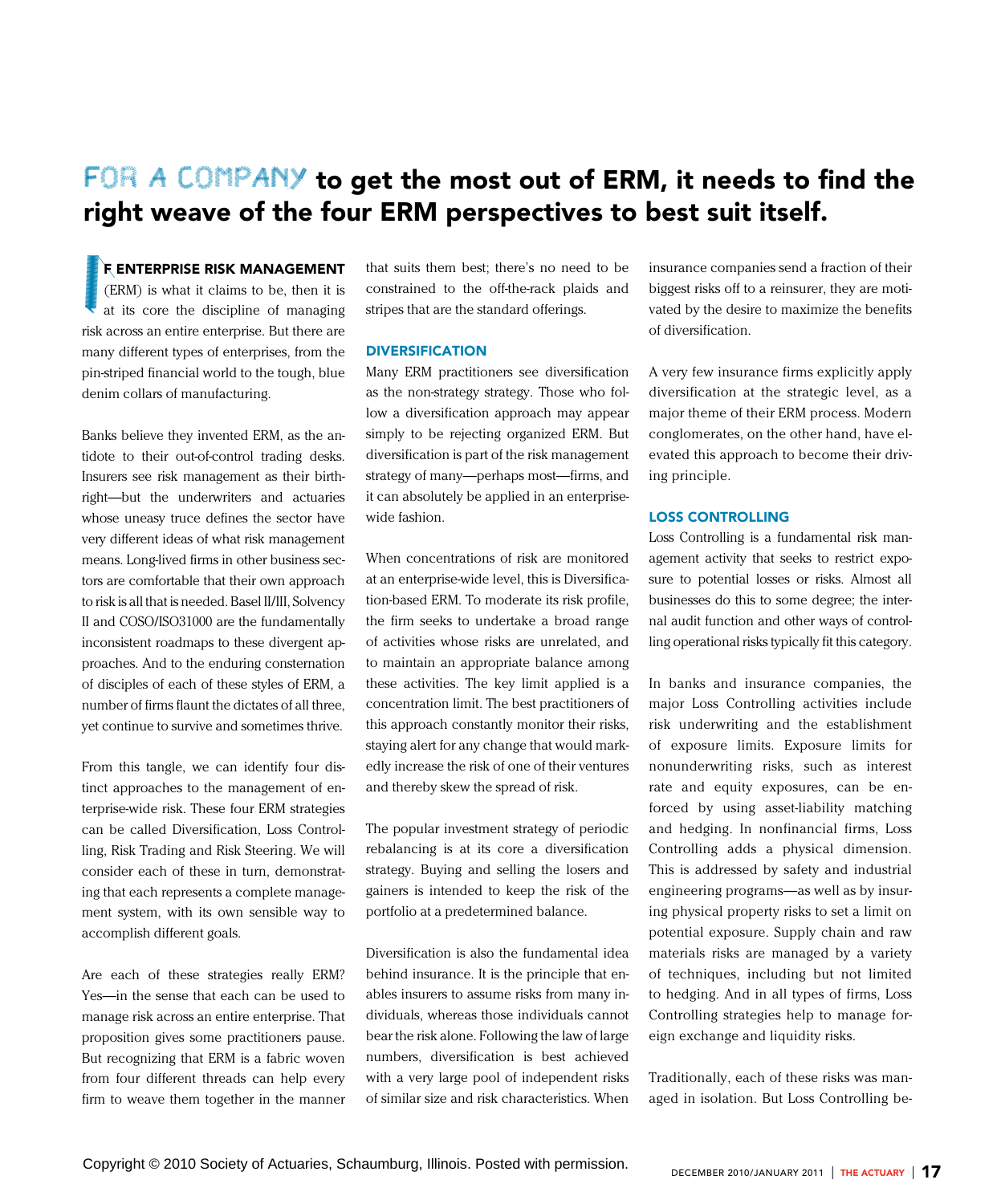comes an enterprise-wide approach when all the firm's risks are measured on some comparable basis. Then management can decide whether to retain or reduce exposure to certain risks based on a view of the firm as a whole.

The development, maintenance and interpretation of comprehensive risk models that can be used to evaluate all risks on the same basis are relatively new phenomena. Often, when such a model is first deployed,

(the ratio of claims plus expenses to premiums). Health insurers often have the same Risk Trading focus. They consider premium inadequacy their main risk—and, in fact, many firms in these sectors have failed to maintain adequate premium levels over a period of years.

When these firms shift to an enterprise focus for their risk management programs, they start to think about using economic capital and a cost-of-capital approach to standard-

# A stronger ERM fabric—woven from all four strategic strands—should help firms avoid embarrassing exposures in the future.

and management sees the company's actual risk profile, they realize that some risks are managed very tightly while others are essentially ignored. In the context of a Loss Controlling approach to ERM, risk models are most often used to conduct stress tests that help prepare the firm for the worstcase situation.

## Risk Trading

Modern ERM can be traced to the trading businesses of banks. Hard lessons from uncontrolled trading led to the development of improved management processes and standards. A major element in these systems is the valuation—in other words, pricing—of risks. Management of risk through Risk Trading activity can be applied on a transactionby-transaction basis. But applying a consistent view of risk pricing across all risks leads to a Risk Trading form of ERM.

Many property and casualty insurance and reinsurance companies are pure Risk Trading firms. They focus on their combined ratio

ize their pricing risk margins. These firms may also establish risk limits that relate to the amount prices may deviate from the "standard" by-the-book rates.

Life insurers often use a Risk Trading ERM strategy if universal life or deferred fixed annuity products comprise a significant portion of their portfolio. For such products, there is a target interest rate margin and a regular discretionary process for setting the interest rates that are credited to their customers. These firms sought a comprehensive approach for managing interest rate risk when they began to vary the required margin between investments and liabilities based on the credit quality of the investments.

#### Risk Steering

The activities most commonly described as ERM today are those that incorporate risk considerations into a comprehensive process for firm-wide risk capital budgeting and strategic resource allocation, with an eye to enhancing firm value. We call this Risk

Steering ERM. At a macro level, information obtained from ERM systems can be used to optimize the company's risk portfolio. Proposals to grow or shrink parts of the business, and opportunities to offset or transfer different portions of the total risk position, can be viewed in terms of risk-adjusted return. Some firms employ this approach only for major ad hoc decisions on acquisitions or divestitures; others use it all of the time.

This top-down risk management process typically uses an economic capital model as its key reference point for risk, and the key limit applied is the amount of economic capital any one activity is allowed to consume. The planning cycle then will include a capital budgeting process that incorporates the capital requirements and expected return on capital associated with planned future business. Consideration of a business plan is evaluated as a potential allocation of capital to support that business activity, and financial results are measured on a riskadjusted basis. This includes recognition of the economic capital necessary to support business risks—as well as the risk premium, loss reserves, and duration issues for multiperiod risks such as credit risk or casualty insurance. A few firms that are using a Risk Steering ERM process have also created an incentive system tied to the risk-adjusted financial results.

Taken together, these activities can be seen as broadly similar to strategic asset allocation processes that allocate investments among classes to achieve the optimal return for choices along the efficient frontier. In fact, some insurers that use Risk Steering do employ the efficient frontier concept and plot their businesses on a risk versus reward graph using economic capital instead of standard deviation as the risk axis.